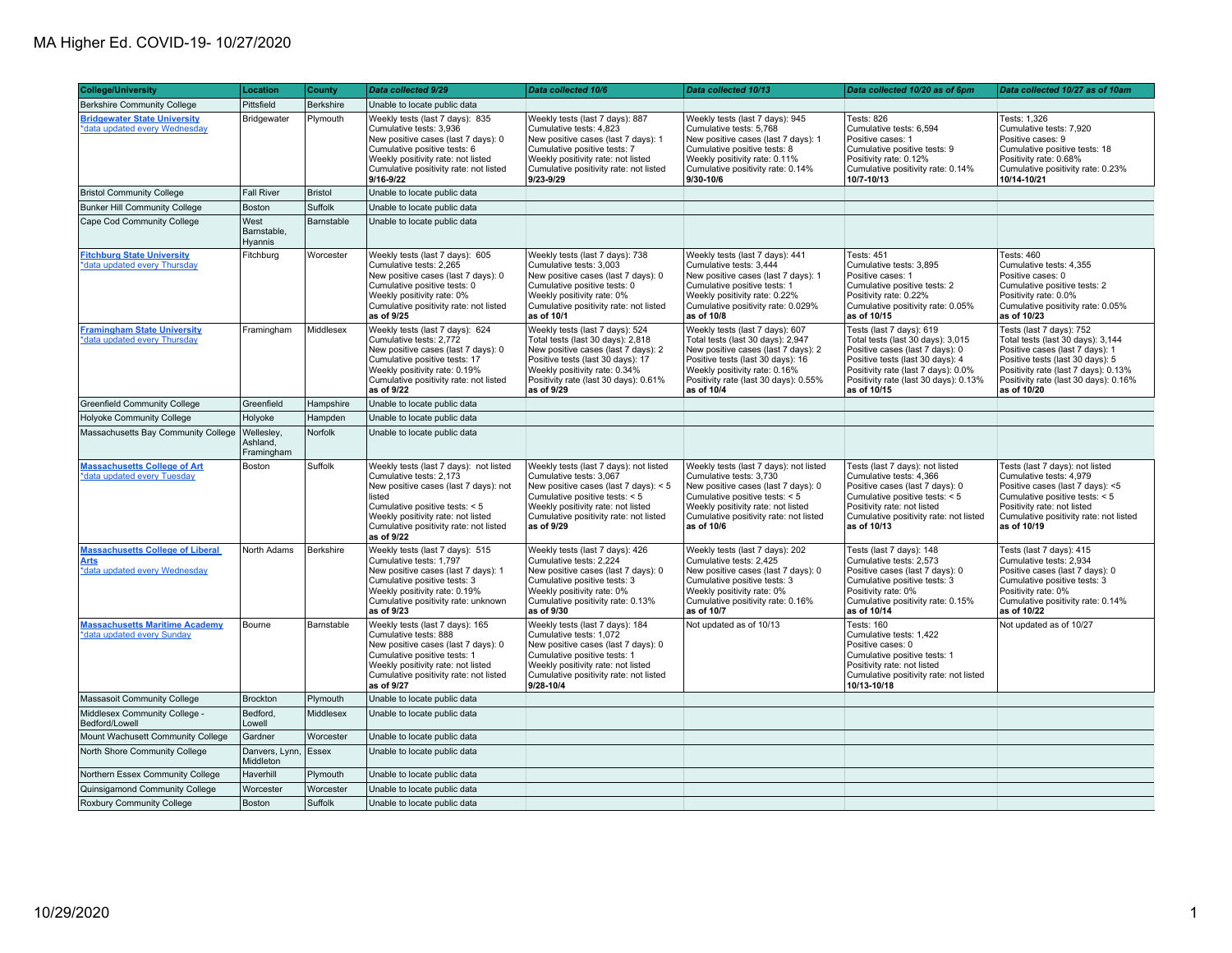| <b>College/University</b>                                                                     | Location                                                                                                                                                                                                                                                                                                                                                                                                                                                                                                                                                                                  | <b>County</b>  | Data collected 9/29                                                                                                                                                                                                                                       | Data collected 10/6                                                                                                                                                                                                                         | Data collected 10/13                                                                                                                                                                                                                          | Data collected 10/20 as of 6pm                                                                                                                                                                                               | Data collected 10/27 as of 10am                                                                                                                                                                                               |
|-----------------------------------------------------------------------------------------------|-------------------------------------------------------------------------------------------------------------------------------------------------------------------------------------------------------------------------------------------------------------------------------------------------------------------------------------------------------------------------------------------------------------------------------------------------------------------------------------------------------------------------------------------------------------------------------------------|----------------|-----------------------------------------------------------------------------------------------------------------------------------------------------------------------------------------------------------------------------------------------------------|---------------------------------------------------------------------------------------------------------------------------------------------------------------------------------------------------------------------------------------------|-----------------------------------------------------------------------------------------------------------------------------------------------------------------------------------------------------------------------------------------------|------------------------------------------------------------------------------------------------------------------------------------------------------------------------------------------------------------------------------|-------------------------------------------------------------------------------------------------------------------------------------------------------------------------------------------------------------------------------|
| <b>Salem State University</b><br>*data updated every Wednesday                                | Salem                                                                                                                                                                                                                                                                                                                                                                                                                                                                                                                                                                                     | Essex          | Cumulative tests: 1,918<br>Weekly tests (last 7 days): 350<br>Cumulative positive tests: 2<br>New positive cases (last 7 days): 1<br>Weekly positivity rate: 1.27%<br>Cumulative positivity rate: not listed<br>as of 9/23                                | Weekly tests (last 7 days): 441<br>Cumulative tests: 2,359<br>New positive cases (last 7 days): 1<br>Cumulative positive tests: 3<br>Weekly positivity rate: 0.10%<br>Cumulative positivity rate: not listed<br>as of 9/30                  | Weekly tests (last 7 days): 432<br>Cumulative tests: 2,791<br>New positive cases (last 7 days): 1<br>Cumulative positive tests: 4<br>Weekly positivity rate: 0.28%<br>Cumulative positivity rate: 0.13%<br>as of 10/7                         | Tests (last 7 days): 439<br>Cumulative tests: 3,230<br>Positive cases (last 7 days): 0<br>Cumulative positive tests: 4<br>Positivity rate: 0.0%<br>Cumulative positivity rate: 0.11%<br>as of 10/14                          | Tests (last 7 days): 520<br>Cumulative tests: 3,750<br>Positive cases (last 7 days): 1<br>Cumulative positive tests: 5<br>Positivity rate: 0.24%<br>Cumulative positivity rate: 0.13%<br>as of 10/26                          |
| Springfield Technical Community<br>College                                                    | Springfield                                                                                                                                                                                                                                                                                                                                                                                                                                                                                                                                                                               | Hampden        | Unable to locate public data                                                                                                                                                                                                                              |                                                                                                                                                                                                                                             |                                                                                                                                                                                                                                               |                                                                                                                                                                                                                              |                                                                                                                                                                                                                               |
| University of Massachusetts Amherst Amherst<br>*data updated daily                            |                                                                                                                                                                                                                                                                                                                                                                                                                                                                                                                                                                                           | Hampshire      | Weekly tests (last 7 days): not listed<br>Cumulative tests: 57,270<br>New positive cases (last 7 days): 4<br>Cumulative positive tests: 39<br>Weekly positivity rate: 0.16%<br>Cumulative positivity rate: 0.07%<br>as of 9/29                            | Weekly tests (last 7 days): not listed<br>Cumulative tests: 70,121<br>New positive cases (last 7 days): 40<br>Cumulative positive tests: 121<br>Weekly positivity rate: 0.62%<br>Cumulative positivity rate: 0.17%<br>as of 10/6            | Weekly tests (last 7 days): not listed<br>Cumulative tests: 83,288<br>New positive cases (last 7 days): 0<br>Cumulative positive tests: 138<br>Weekly positivity rate: 0.65%<br>Cumulative positivity rate: 0.17%<br>as of 10/13              | Tests (last 7 days): not listed<br>Cumulative tests: 95,743<br>Positive cases (last 7 days): 0<br>Cumulative positive tests: 152<br>Positivity rate (last 7 days): 0.11%<br>Cumulative positivity rate: 0.16%<br>as of 10/19 | Tests (last 7 days): not listed<br>Cumulative tests: 108,123<br>Positive cases (last 7 days): 1<br>Cumulative positive tests: 158<br>Positivity rate (last 7 days): 0.05%<br>Cumulative positivity rate: 0.15%<br>as of 10/26 |
| <b>University of Massachusetts Boston</b><br>*data update frequency unknown                   | Boston                                                                                                                                                                                                                                                                                                                                                                                                                                                                                                                                                                                    | Suffolk        | Weekly tests (last 7 days): 1,420<br>Cumulative tests: not listed<br>New positive cases (last 7 days): 3<br>Cumulative positive tests: 39<br>Weekly positivity rate: 0.21%<br>Cumulative positivity rate: not listed<br>as of 9/28                        | Not updated as of 10/6                                                                                                                                                                                                                      | Weekly tests (last 7 days): 373<br>Cumulative tests: 1,793<br>New positive cases (last 7 days): 2<br>Cumulative positive tests: 5<br>Weekly positivity rate: 0.5%<br>Cumulative positivity rate: 0.5%<br>10/6-10/13                           | Tests (last 7 days): 465<br>Cumulative tests: 2,258<br>New positive cases (last 7 days): 3<br>Cumulative positive tests: 8<br>Weekly positivity rate: 0.6%<br>Cumulative positivity rate: 0.3%<br>as of 10/16                | Tests (last 7 days): 417<br>Cumulative tests: 2,675<br>New positive cases (last 7 days): 3<br>Cumulative positive tests: 11<br>Weekly positivity rate: 0.7%<br>Cumulative positivity rate: 0.4%<br>as of 10/26                |
| <b>University of Massachusetts</b><br><b>Dartmouth</b><br>*data update frequency unknown      | Darmouth                                                                                                                                                                                                                                                                                                                                                                                                                                                                                                                                                                                  | <b>Bristol</b> | Weekly tests (last 7 days): 1,508<br>Cumulative tests: 6.345<br>New positive cases (last 7 days): 4<br>Cumulative positive tests: 19<br>Weekly positivity rate: 0.27%<br>Cumulative positivity rate: not listed<br>as of 9/25                             | Weekly tests (last 7 days): 1,563<br>Cumulative tests: 7.908<br>New positive cases (last 7 days): 6<br>Cumulative positive tests: 25<br>Weekly positivity rate: 0.38%<br>Cumulative positivity rate: not listed<br>as of 10/3               | Weekly tests (last 7 days): 1,507<br>Cumulative tests: 9.415<br>New positive cases (last 7 days): 0<br>Cumulative positive tests: 25<br>Weekly positivity rate: 0.0%<br>Cumulative positivity rate: not listed<br>as of 10/9                  | Tests (last 7 days): 1,307<br>Cumulative tests: 10.722<br>Positive cases (last 7 days): 16<br>Cumulative positive tests: 41<br>Positivity rate (last 7 days): 1.22%<br>Cumulative positivity rate: not listed<br>as of 10/17 | Tests (last 7 days): 1,542<br>Cumulative tests: 12.264<br>Positive cases (last 7 days): 4<br>Cumulative positive tests: 45<br>Positivity rate (last 7 days): 0.26%<br>Cumulative positivity rate: not listed<br>as of 10/24   |
| <b>University of Massachusetts Lowell</b><br>*data update frequency unknown                   | Lowell                                                                                                                                                                                                                                                                                                                                                                                                                                                                                                                                                                                    | Middlesex      | Weekly tests ("prior week"): 1,014<br>Cumulative tests: 4,474<br>New positive cases (last 7 days): not<br>listed<br>Cumulative positive tests: 2<br>Weekly positivity rate: not listed<br>Cumulative positivity rate: not listed<br>as of date not listed | Weekly tests ("prior week"): 980<br>Cumulative tests: 5,454<br>New positive cases (last 7 days): 0<br>Cumulative positive tests: 2<br>Weekly positivity rate: not listed<br>Cumulative positivity rate: not listed<br>as of date not listed | Weekly tests ("prior week"): 1,094<br>Cumulative tests: 6,548<br>New positive cases (last 7 days): 0<br>Cumulative positive tests: 2<br>Weekly positivity rate: not listed<br>Cumulative positivity rate: not listed<br>as of date not listed | Tests ("prior week"): 1,100<br>Cumulative tests: 7,648<br>New positive cases: 0<br>Cumulative positive tests: 2<br>Positivity rate: not listed<br>Cumulative positivity rate: not listed<br>as of 10/17                      | Tests ("prior week"): 1,116<br>Cumulative tests: 8,764<br>New positive cases: 0<br>Cumulative positive tests: 2<br>Positivity rate: not listed<br>Cumulative positivity rate: not listed<br>as of 10/24                       |
| <b>University of Massachusetts Medical</b><br><b>School</b><br>*data update frequency unknown | Worcester                                                                                                                                                                                                                                                                                                                                                                                                                                                                                                                                                                                 | Worcester      | Weekly tests: 2,048<br>Cumulative tests: 21,770<br>New positive cases (last 7 days): 0<br>Cumulative positive tests: 12<br>Weekly positivity rate: not listed<br>Cumulative positivity rate: not listed<br>9/20-9/26                                      | Weekly tests: 2,073<br>Cumulative tests: 23,843<br>New positive cases (last 7 days): 4<br>Cumulative positive tests: 16<br>Weekly positivity rate: not listed<br>Cumulative positivity rate: 0.06%<br>$9/27 - 10/3$                         | Not updated as of 10/13                                                                                                                                                                                                                       | Tests (last 7 days): 1954<br>Cumulative tests: 27,845<br>Positive cases (last 7 days): 0<br>Cumulative positive tests: 16<br>Positivity rate: not listed<br>Cumulative positivity rate: 0.06%<br>10/11-10/17                 | Tests (last 7 days): 2,001<br>Cumulative tests: 29,846<br>Positive cases (last 7 days): 0<br>Cumulative positive tests: 16<br>Positivity rate: not listed<br>Cumulative positivity rate: 0.05%<br>as of 10/18                 |
| <b>Westfield State University</b><br>*data updated every Thursday                             | Westfield                                                                                                                                                                                                                                                                                                                                                                                                                                                                                                                                                                                 | Hampden        | Weekly tests (last 7 days): not listed<br>Cumulative tests: 378<br>New positive cases (this week): 0<br>Cumulative positive tests: 0<br>Weekly positivity rate: 0%<br>Cumulative positivity rate: not listed<br>as of 9/24                                | Weekly tests (last 7 days): not listed<br>Cumulative tests: 3.205<br>New positive cases (last 7 days): 4<br>Cumulative positive tests: 4<br>Weekly positivity rate: not listed<br>Cumulative positivity rate: 0.125%<br>as of 10/1          | Weekly tests (last 7 days): not listed<br>Cumulative tests: 3.222<br>New positive cases (last 7 days): 1<br>Cumulative positive tests: 5<br>Weekly positivity rate: not listed<br>Cumulative positivity rate: 0.155%<br>as of 10/8            | Tests (last 7 days): not listed<br>Cumulative tests: 4.542<br>Positive cases (last 7 days): 0<br>Cumulative positive tests: 5<br>Positivity rate: not listed<br>Cumulative positivity rate: 0.110%<br>as of 10/15            | Tests (last 7 days): not listed<br>Cumulative tests: 5,840<br>Positive cases (last 7 days): 0<br>Cumulative positive tests: 5<br>Positivity rate: not listed<br>Cumulative positivity rate: 0.085%<br>as of 10/22             |
| <b>Worcester State University</b><br>*data updated Monday and Thursday                        | Worcester                                                                                                                                                                                                                                                                                                                                                                                                                                                                                                                                                                                 | Worcester      | Weekly tests (last 7 days): 1,461<br>Cumulative tests: 6,309<br>New positive cases (last 7 days): 0<br>Cumulative positive tests: 4<br>Weekly positivity rate: 0%<br>Cumulative positivity rate: not listed<br>as of 9/28                                 | Weekly tests (last 7 days): 1,551<br>Cumulative tests: 7,864<br>New positive cases (last 7 days): 2<br>Cumulative positive tests: 6<br>Weekly positivity rate: 0.1%<br>Cumulative positivity rate: 0.1%<br>as of 10/5                       | Weekly tests (last 7 days): 1,202<br>Cumulative tests: 9,068<br>New positive cases (last 7 days): 1<br>Cumulative positive tests: 7<br>Weekly positivity rate: 0.1%<br>Cumulative positivity rate: 0.1%<br>as of 10/12                        | Tests (last 7 days): 1,900<br>Cumulative tests: 10,968<br>Positive cases (last 7 days): 14<br>Cumulative positive tests: 21<br>Positivity rate: 0.7%<br>Cumulative positivity rate: 0.2%<br>as of 10/19                      | Tests (last 7 days): 1,532<br>Cumulative tests: 12,500<br>Positive cases (last 7 days): 6<br>Cumulative positive tests: 29<br>Positivity rate: 0.4%<br>Cumulative positivity rate: 0.2%<br>as of 10/26                        |
|                                                                                               |                                                                                                                                                                                                                                                                                                                                                                                                                                                                                                                                                                                           |                |                                                                                                                                                                                                                                                           |                                                                                                                                                                                                                                             |                                                                                                                                                                                                                                               |                                                                                                                                                                                                                              |                                                                                                                                                                                                                               |
|                                                                                               |                                                                                                                                                                                                                                                                                                                                                                                                                                                                                                                                                                                           |                |                                                                                                                                                                                                                                                           |                                                                                                                                                                                                                                             |                                                                                                                                                                                                                                               |                                                                                                                                                                                                                              |                                                                                                                                                                                                                               |
|                                                                                               |                                                                                                                                                                                                                                                                                                                                                                                                                                                                                                                                                                                           |                |                                                                                                                                                                                                                                                           |                                                                                                                                                                                                                                             |                                                                                                                                                                                                                                               |                                                                                                                                                                                                                              |                                                                                                                                                                                                                               |
|                                                                                               | Notes on data collection:<br>1. This spreadsheet includes uninterpreted, publicly available data from each indivdual institution's website<br>2. The data is updated on this spreadsheet every Tuesday morning<br>3. Schools without testing programs, in-person classes, or without information on testing readily available on their<br>website are listed as "unable to locate upblic data"<br>4. Please note that, while we include as much information as possible about when each institution publicly<br>updates their information, data is subject to change without notification |                |                                                                                                                                                                                                                                                           |                                                                                                                                                                                                                                             |                                                                                                                                                                                                                                               |                                                                                                                                                                                                                              |                                                                                                                                                                                                                               |
|                                                                                               |                                                                                                                                                                                                                                                                                                                                                                                                                                                                                                                                                                                           |                |                                                                                                                                                                                                                                                           |                                                                                                                                                                                                                                             |                                                                                                                                                                                                                                               |                                                                                                                                                                                                                              |                                                                                                                                                                                                                               |
|                                                                                               |                                                                                                                                                                                                                                                                                                                                                                                                                                                                                                                                                                                           |                |                                                                                                                                                                                                                                                           |                                                                                                                                                                                                                                             |                                                                                                                                                                                                                                               |                                                                                                                                                                                                                              |                                                                                                                                                                                                                               |
|                                                                                               |                                                                                                                                                                                                                                                                                                                                                                                                                                                                                                                                                                                           |                |                                                                                                                                                                                                                                                           |                                                                                                                                                                                                                                             |                                                                                                                                                                                                                                               |                                                                                                                                                                                                                              |                                                                                                                                                                                                                               |